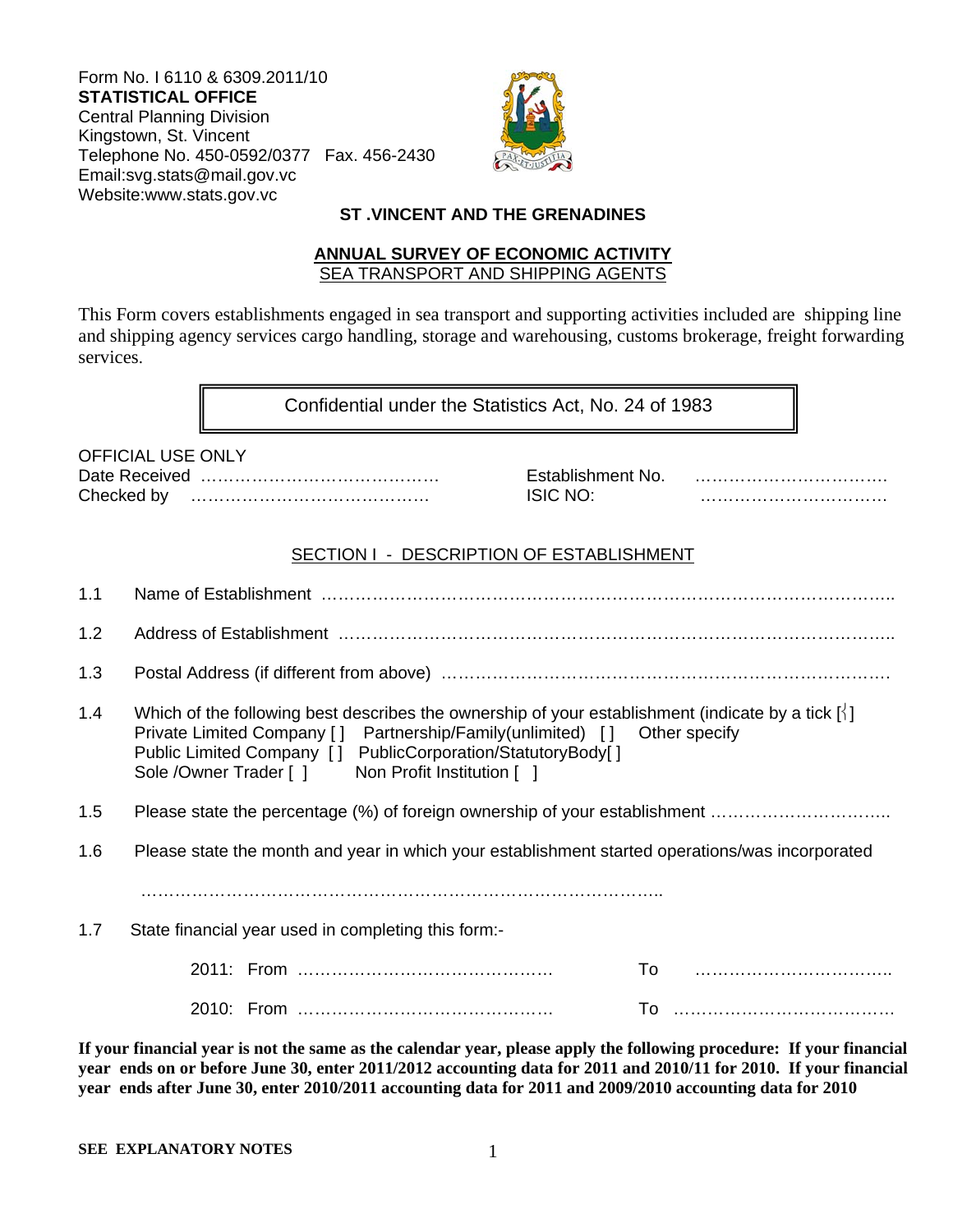1.8 Activity carried on by your establishment

Main ……………………………………………………………………………………………………………………..

Other Activities………………………………………………………………………………………………………

1.9 Please indicate whether it is normal policy to close operations during the year

Yes \_\_\_\_\_\_\_\_\_\_\_\_\_\_\_\_\_\_\_\_\_\_\_\_\_\_\_ specify dates when closing occurs \_\_\_\_\_\_\_\_\_\_\_\_\_\_\_\_\_\_\_\_\_\_\_\_\_\_\_\_\_\_\_\_\_\_

No \_\_\_\_\_\_\_\_\_\_\_\_\_\_\_\_\_\_\_\_

1.10 Name of person responsible for completing the questionnaire:

Name: …………………………………………………………………………………………………………… Position: …………………………………………………………………………………………………... Telephone No.: …………………………………………………………………………………………………

### SECTION 2 - PERSONS ENGAGED

2.1 How many persons were engaged in each of the below categories during the last pay period for the months of June and December.

|                   | <b>Working Proprietors</b> |        | <b>Unpaid Workers</b> |        | Employees |        |
|-------------------|----------------------------|--------|-----------------------|--------|-----------|--------|
| Period            | Male                       | Female | Male                  | Female | Male      | Female |
| $2011 - June$     |                            |        |                       |        |           |        |
| $2011 - December$ |                            |        |                       |        |           |        |
| $2010 - June$     |                            |        |                       |        |           |        |
| $2010 - December$ |                            |        |                       |        |           |        |

### SECTION 3 - SALES AND RECEIPTS

|       |                                                          |      | (EC dollars) |
|-------|----------------------------------------------------------|------|--------------|
|       | <b>Sales and Receipts</b>                                | 2011 | 2010         |
| P1111 | Sales of services (please specify by type of<br>service) |      |              |
|       |                                                          | 2011 | 2010         |
| P1112 | Income from rental of machinery and                      |      |              |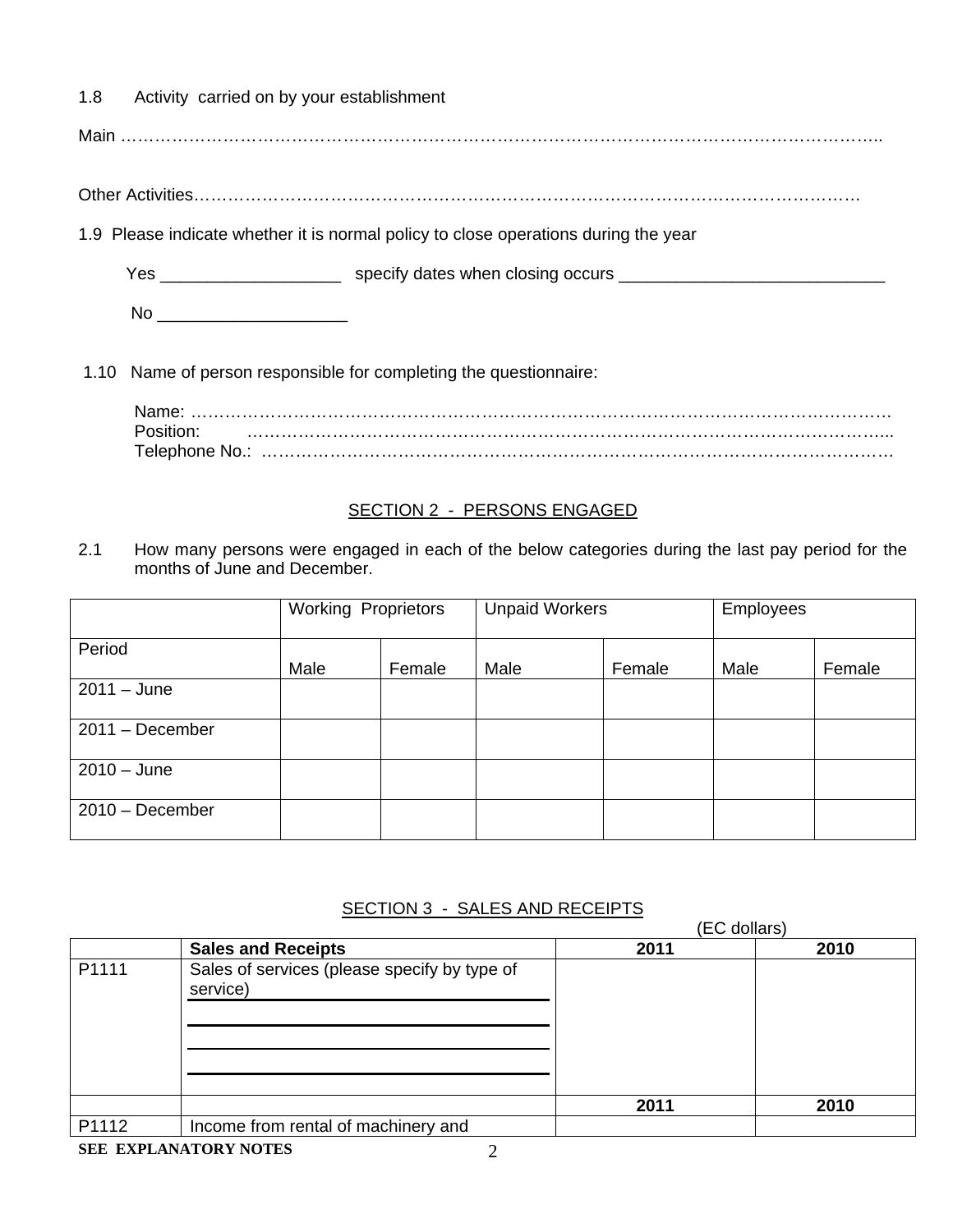|       | equipment                                                             |  |
|-------|-----------------------------------------------------------------------|--|
| P1113 | Income from rental of buildings                                       |  |
| P1189 | Other operating income                                                |  |
| D4001 | Interest earned                                                       |  |
| D4002 | Dividend and other investment income                                  |  |
|       | Gain(loss) on foreign exchange                                        |  |
|       | Casualty insurance claims received                                    |  |
| D7511 | Grants, donations and subvention received                             |  |
| P1189 | Other non-operating income and transfers<br>received (please specify) |  |
|       |                                                                       |  |
|       |                                                                       |  |
|       |                                                                       |  |
|       | <b>Total Income</b>                                                   |  |

# SECTION 4 - EXPENSES

|        |                                                                             |      | (EC Dollars) |
|--------|-----------------------------------------------------------------------------|------|--------------|
|        | <b>Labour Payments</b>                                                      | 2011 | 2010         |
| D1111  | Gross wages and salaries paid to employees                                  |      |              |
|        | during the year                                                             |      |              |
|        | Employers contribution to:-                                                 |      |              |
| D11111 | (a)Social Security                                                          |      |              |
| D11112 | (b)Medical Benefit scheme                                                   |      |              |
| D11113 | (c) Private Pension Schemes, Life, Health and<br>casualty insurance schemes |      |              |
| D11114 | <b>Directors Fees</b>                                                       |      |              |
| D11115 | Value of payments in kind                                                   |      |              |
| D11116 | Other payments to labour                                                    |      |              |
|        | <b>Total labour Payments</b>                                                |      |              |
|        |                                                                             | 2011 | 2010         |
|        | <b>Other Operating expenses</b>                                             |      |              |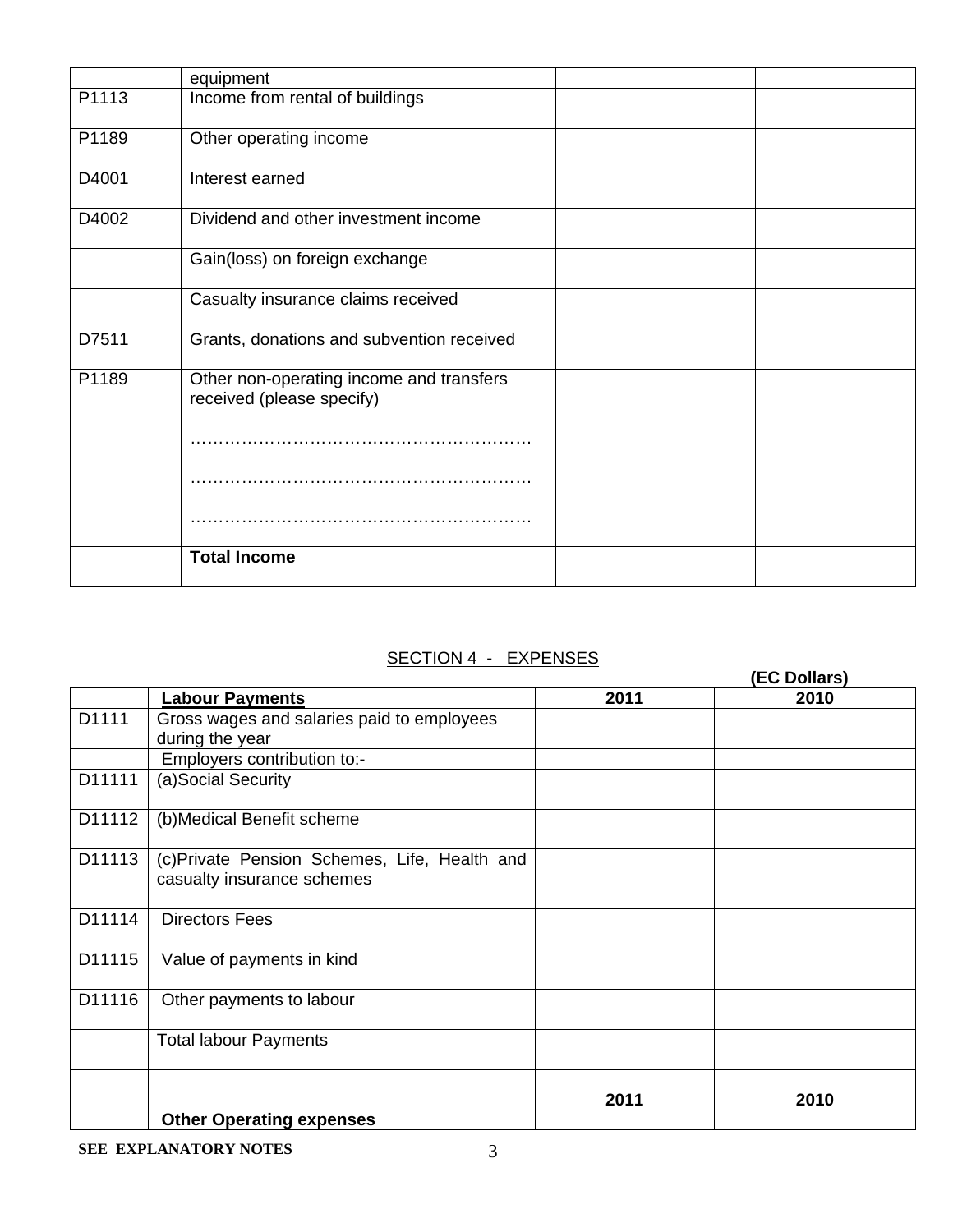| D2990  | Other Taxes on production                            |      |      |
|--------|------------------------------------------------------|------|------|
| D29901 | Property tax                                         |      |      |
| D29903 | Licences and other fees                              |      |      |
| D29904 | Other (specify)                                      |      |      |
| K1000  | Depreciation and amortization                        |      |      |
| P2160  | Cost of fuel                                         |      |      |
| P2170  | Cost of stationary and other Office supplies         |      |      |
| P2211  | Maintenance and repair of machinery and<br>equipment |      |      |
|        | Maintenance and repair of vehicle                    |      |      |
| P2220  | Electricity                                          |      |      |
| P2221  | Water                                                |      |      |
| P2240  | Building maintenance and repair                      |      |      |
| P2412  | Transport and travel                                 |      |      |
| P2420  | Telephone and other communications                   |      |      |
| P2421  | Postage and courier services                         |      |      |
| P2510  | <b>Bank charges</b>                                  |      |      |
| P2520  | Insurance                                            |      |      |
| P2540  | Credit card commissions                              |      |      |
| P2550  | Commissions paid to travel agents                    |      |      |
| P2610  | Rental/lease of buildings                            |      |      |
| P2630  | Rental/lease of machinery, equipment                 |      |      |
| P2631  | Rental/lease of vehicles                             |      |      |
| P2700  | Computer services/maintenance of office<br>equipment |      |      |
| P2810  | <b>Professional services</b>                         |      |      |
| P2820  | Advertising and promotion                            |      |      |
|        |                                                      | 2011 | 2010 |
| P2891  | Guest entertainment                                  |      |      |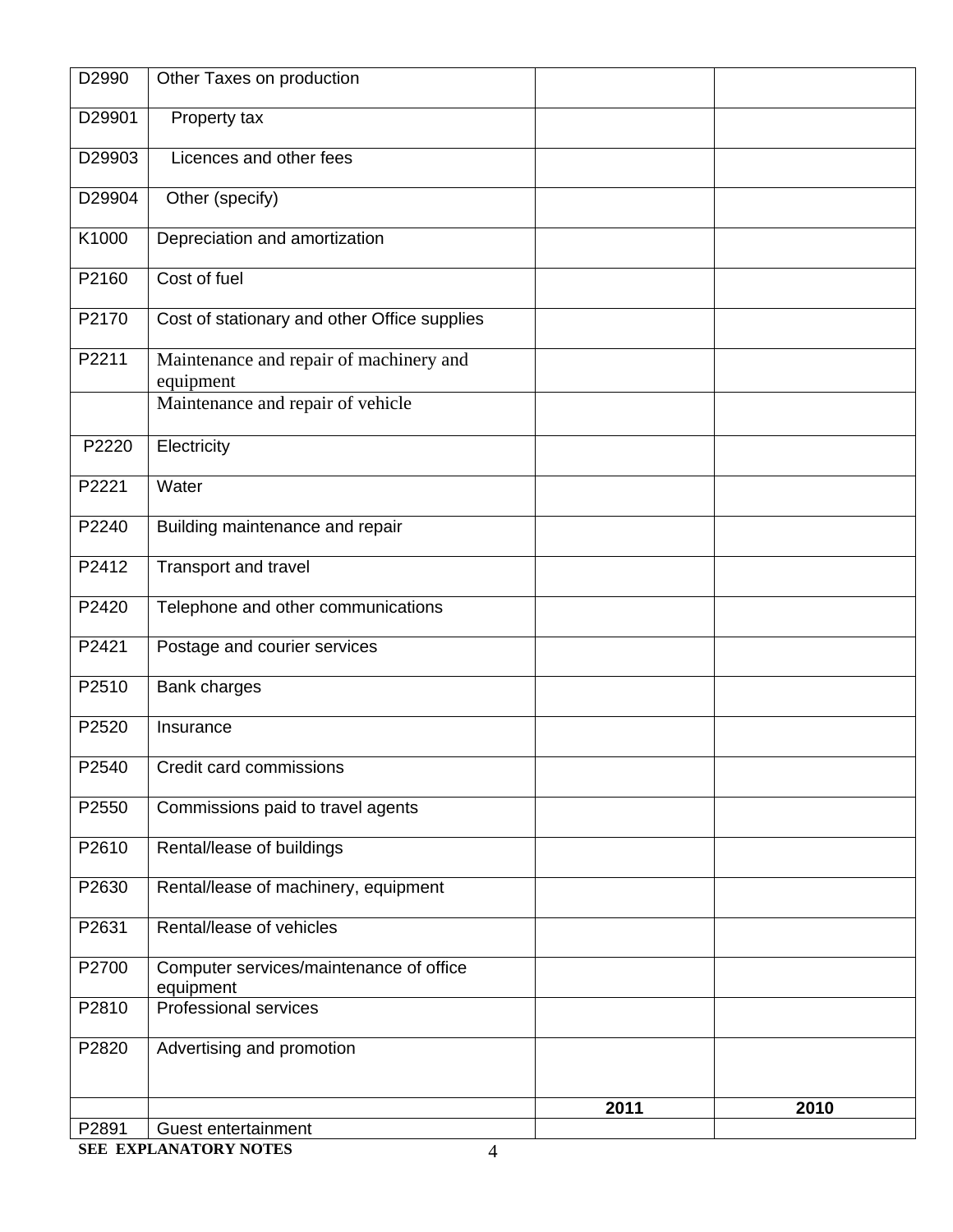| P2892  | Management fees                 |  |
|--------|---------------------------------|--|
| P2900  | All Other operating expenses    |  |
|        | <b>Total Operating Expenses</b> |  |
| D4190  | Interest paid                   |  |
| D7520  | Bad debt written off            |  |
| D7521  | Donations                       |  |
| P29001 | <b>Royalties</b>                |  |
| P1189  | Other non-operating Expenses    |  |
|        | <b>Total Expenses</b>           |  |

## SECTION 5 - SPECIAL ITEMS

|                                                        |      | (EC dollars) |
|--------------------------------------------------------|------|--------------|
| <b>Special Items</b>                                   | 2011 | 2010         |
| Total profit(loss) before income tax                   |      |              |
| Dividends payable                                      |      |              |
| Additions to retained earnings                         |      |              |
| Dividends repatriated                                  |      |              |
| Service charge collected and paid to<br>employees      |      |              |
| Occupancy tax collected & transferred to<br>Government |      |              |

# SECTION 6 - INVENTORIES

|       |                                                             |      | (EC dollars) |           |  |
|-------|-------------------------------------------------------------|------|--------------|-----------|--|
| Item  | End of Year Inventories                                     | 2011 | 2010         | 2009      |  |
|       | <b>Raw Materials</b>                                        |      |              |           |  |
|       | <b>Finished Products</b>                                    |      |              |           |  |
|       | Goods purchased for resale (in same<br>condition purchased) |      |              |           |  |
| P5200 | <b>Total Inventories</b>                                    |      |              | <b>NA</b> |  |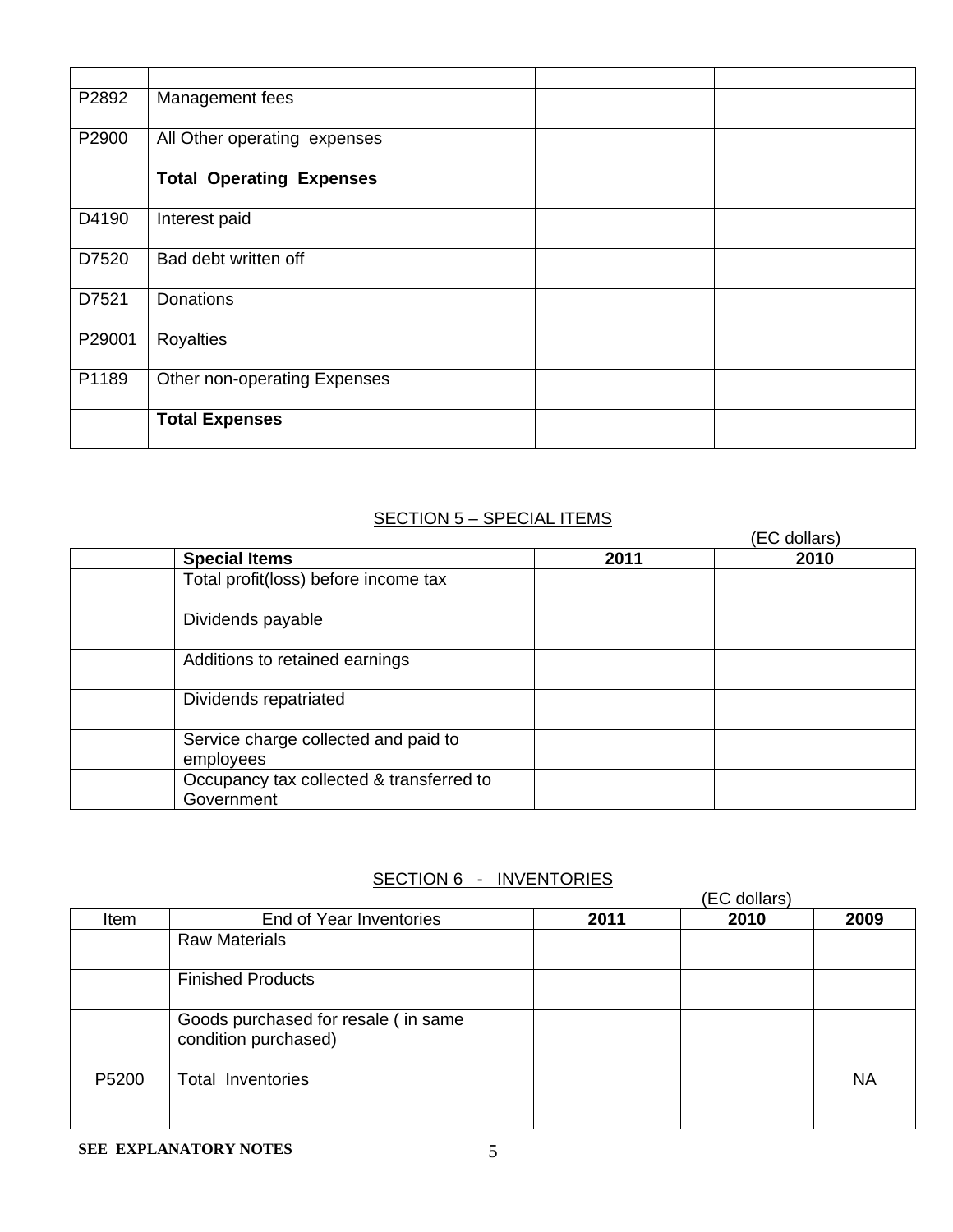## SECTION 7 - CAPITAL EXPENDITURE

|       |                                                                  |      | (EC dollars) |
|-------|------------------------------------------------------------------|------|--------------|
|       |                                                                  | 2011 | 2010         |
|       | Land                                                             |      |              |
|       | (a) Purchased                                                    |      |              |
| P5131 | (b) Reclaimed                                                    |      |              |
| P511  | <b>Building</b>                                                  |      |              |
| P5112 | Purchased - Residential                                          |      |              |
| P5112 | Purchased -Non-residential                                       |      |              |
| P5111 | Constructed - Residential                                        |      |              |
| P5111 | Constructed - Non-residential                                    |      |              |
| P5111 | Construction works, roads and parking<br>areas                   |      |              |
| P5111 | Machinery and equipment purchased                                |      |              |
| P5111 | Motor vehicles and other transport<br>equipment purchased        |      |              |
| P5111 | Livestock for breeding, dairy, draught,<br>plantations, orchards |      |              |
| P5111 | Plantations, orchards                                            |      |              |
| P5111 | Computer software                                                |      |              |
| P5111 | <b>Other Fixed Assets</b>                                        |      |              |
|       | <b>Total Capital Expenditure</b>                                 |      |              |
|       |                                                                  | 2011 | 2010         |
|       | <b>Sales of Capital Goods</b>                                    |      |              |
|       | Land                                                             |      |              |
| P5113 | <b>Building</b>                                                  |      |              |
|       | (a) Sold - Residential                                           |      |              |
|       | (b) Sold - Non-residential                                       |      |              |
| P5113 | <b>Machinery and Equipment</b>                                   |      |              |
| P5113 | Motor vehicle and other transport<br>equipment sold              |      |              |
| P5113 | Other fixed assets sold (Specify)                                |      |              |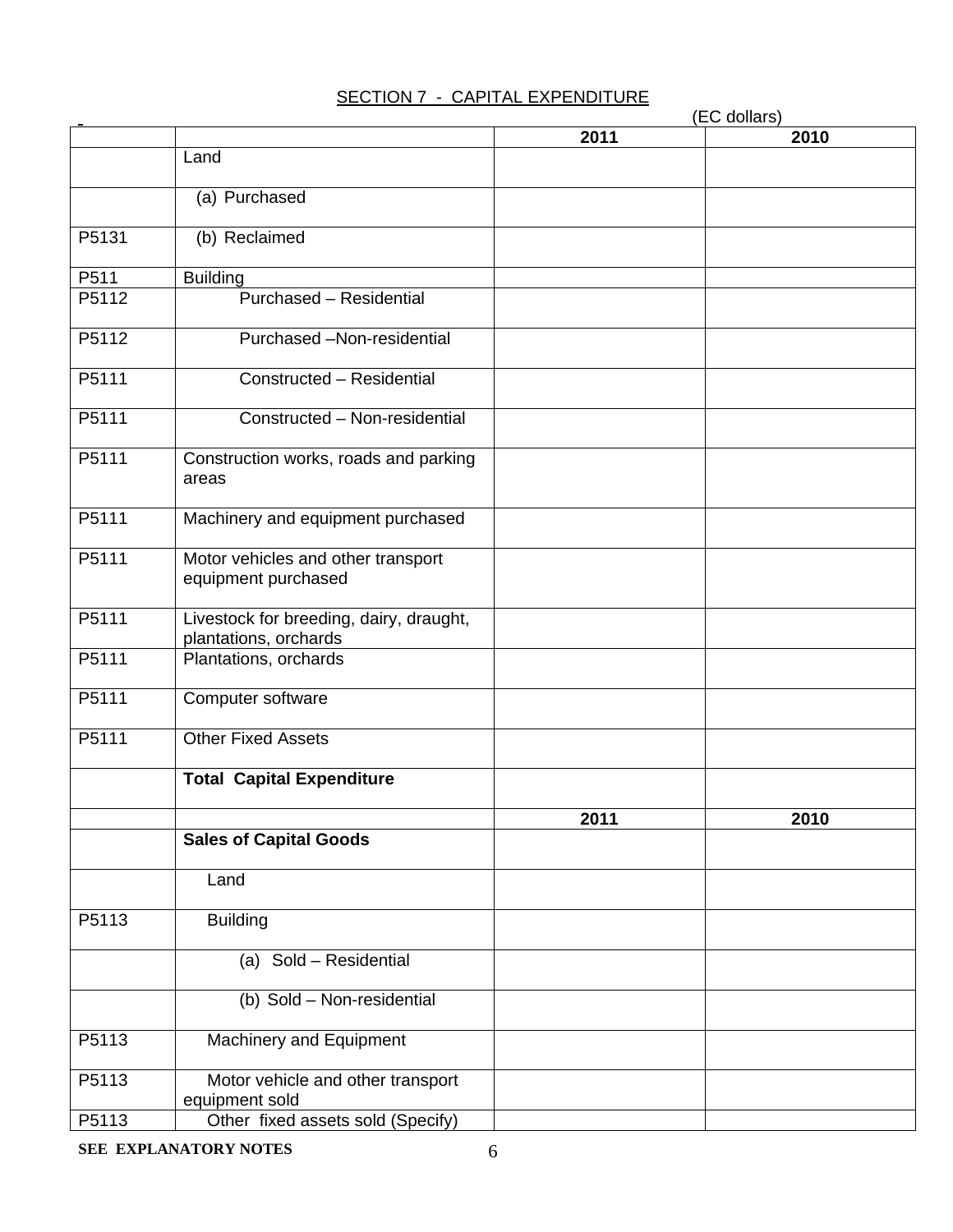| <b>Total Sales of Capital Goods</b> |  |
|-------------------------------------|--|

### SECTION 8 – VALUABLES

|         |                                 | 2011 | 2010 |
|---------|---------------------------------|------|------|
| P53AN13 | <b>Acquisition of Valuables</b> |      |      |
| P53AN14 | Disposal of Valuables           |      |      |

## **SECTION 9 MISCELLANEOUS**

Please give your best estimate of your overall income received directly from tourist, from tourism specific establishments and other sources.

| Item                 | 2011 Percentage | 2010 Percentage |
|----------------------|-----------------|-----------------|
|                      |                 |                 |
| <b>Tourists</b>      |                 |                 |
|                      |                 |                 |
| Accommodation sector |                 |                 |
|                      |                 |                 |
| Other sectors        |                 |                 |
|                      |                 |                 |

What was the total value of goods (c.i.f.) and services purchased directly from abroad?

2011: \$\_\_\_\_\_\_\_\_\_\_\_  $2010:$ \$

#### **SEE EXPLANATORY NOTES** 7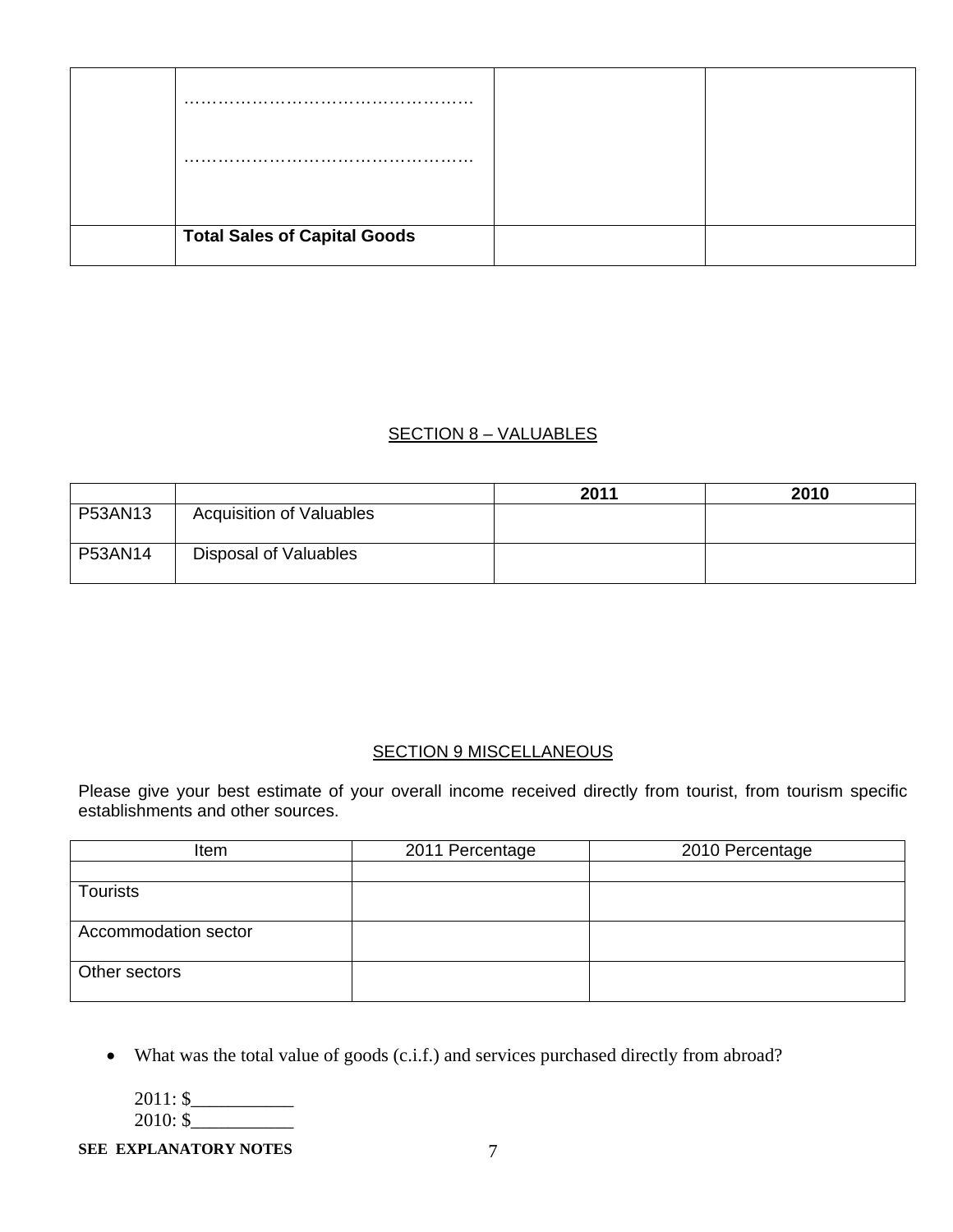### **SEA TRANSPORT AND SHIPPING AGENTS EXPLANATORY NOTES**

| P 1111            | Sales of services                                | Income, from all types of transport and communication activities,<br>net of refunds and discounts given. Include net receipts from any<br>goods sold.                                                                                                                                                                                                |
|-------------------|--------------------------------------------------|------------------------------------------------------------------------------------------------------------------------------------------------------------------------------------------------------------------------------------------------------------------------------------------------------------------------------------------------------|
| D <sub>4001</sub> | Interest and dividends<br>received               | Interest and dividends earned on business account.                                                                                                                                                                                                                                                                                                   |
| D7511             | Grants, donations and<br>subventions received    | Current transfers and voluntary donations from businesses,<br>government, households or from abroad.                                                                                                                                                                                                                                                 |
| P 1189            | Other operating income                           | Income from other sources related to the business, e.g., rental of<br>buildings and equipment, commissions, ledger fees, exchange<br>gain/loss, miscellaneous income, etc. Exclude grants, donations and<br>subventions received, gains or losses on the sale of fixed assets and<br>bad debts recovered.                                            |
| D1111             | Wages, salaries and<br>benefits                  | Gross cash payments to employees, including overtime payments,<br>bonuses, fees, commissions, cost of living allowances, vacation and<br>sick pay. Include the employer's contributions to pension, insurance<br>and other schemes on behalf of employees, as well as the cost of<br>meals, housing and other benefits not recovered from employees. |
| D2990             | Other taxes and<br>licences                      | Include business fees, business and professional licences, property<br>taxes, vehicle licences, stamp duties and other fees paid to<br>government on behalf of the business.                                                                                                                                                                         |
| K1000             | Depreciation and<br>amortization                 | Includes the amount allocated during the reporting period to<br>amortize the cost of acquiring long-term assets over the useful life<br>of the asset.                                                                                                                                                                                                |
| P2120             | Cost of materials,<br>supplies and<br>components | Consists of purchases <i>plus</i> opening stock less closing stock of<br>materials, supplies and components.                                                                                                                                                                                                                                         |
| P2160             | Cost of fuels used                               | Consists of purchases <i>plus</i> opening stock less closing stock of fuels.<br>Include gasoline, kerosene, gas oil and other fuel oils, lubricating<br>oils, etc.                                                                                                                                                                                   |
| P2412             | Transport and travel                             | Local freight charges, local and overseas business travel.                                                                                                                                                                                                                                                                                           |
| P <sub>2420</sub> | Telephone, postage and<br>other communications   | Include cellular phone charges, the cost of courier and messenger<br>services, fax, telex, and Internet services.                                                                                                                                                                                                                                    |
| P2520             | Insurance                                        | Premiums paid for motor vehicle, property and marine insurance.<br>Include insurance of staff under DIIII.                                                                                                                                                                                                                                           |
| P2810             | Professional services                            | Include expenditure on legal, accounting, audit, architectural and<br>engineering services, management and other consultancy services.                                                                                                                                                                                                               |